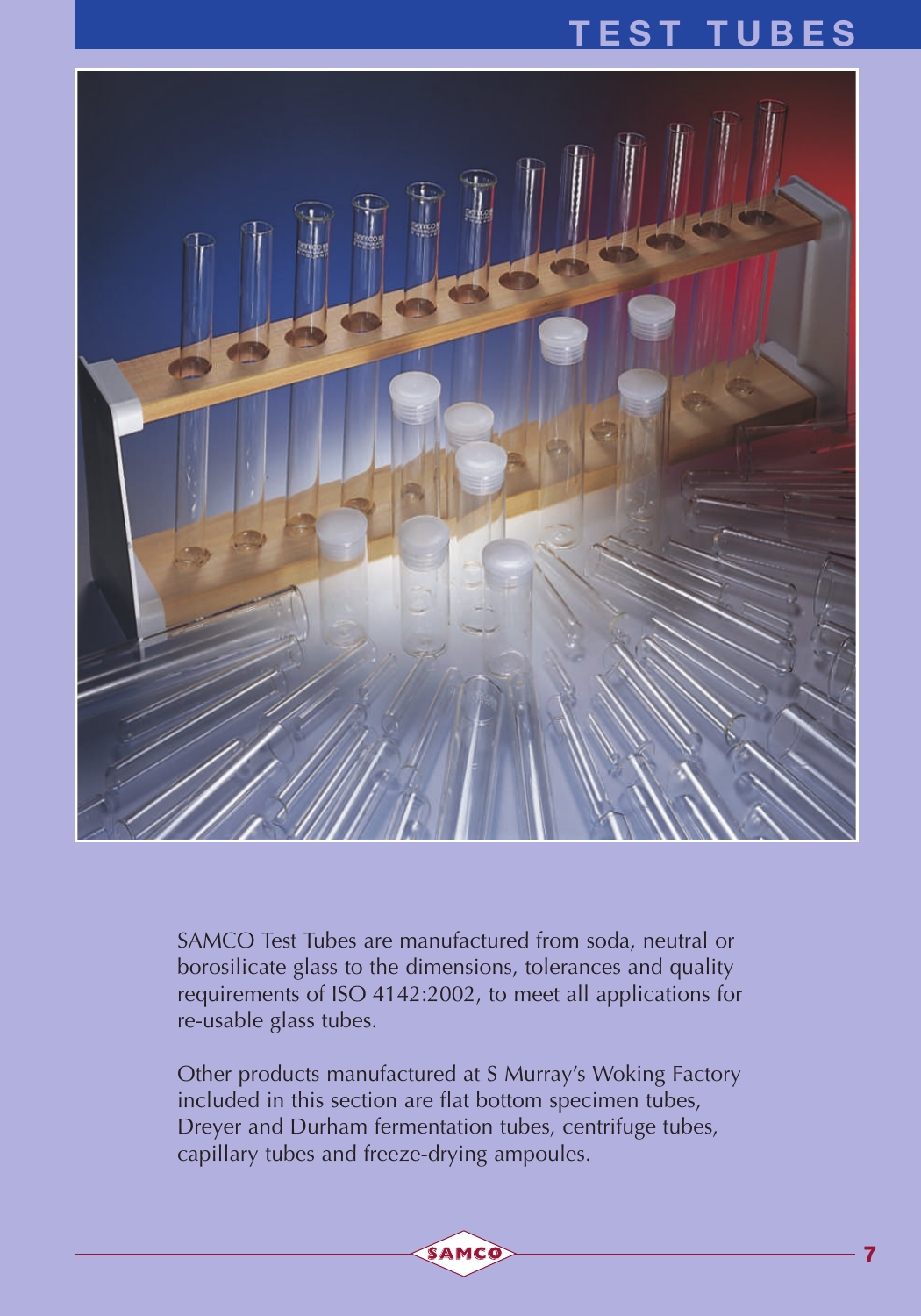### **TEST TUBES S ODA GLASS**

### **TEST TUBES SODA GLASS**

SAMCO soda glass test tubes are suitable for general mixing and simple laboratory work, and will withstand moderate warming (eg in a water bath). They should not be placed directly into naked flames.

Tolerances are as specified in ISO 4142:2002 (Table 4).

#### **Test Tubes**

Light wall with rim

| Code    | <b>Size</b><br>mm   | <b>Wall thickness</b><br>mm | Quantity<br>per pack |
|---------|---------------------|-----------------------------|----------------------|
| G001/71 | $50 \times 6.5^*$   | 0.45                        | 250                  |
| G001/72 | $50 \times 10^{*}$  | 0.6                         | 250                  |
| G001/73 | $75 \times 10$      | 0.6                         | 100                  |
| G001/75 | $75 \times 12$      | 0.6                         | 100                  |
| G001/76 | $100 \times 12$     | 0.6                         | 100                  |
| G001/79 | $100 \times 16$     | 0.6                         | 100                  |
| G001/80 | $125 \times 16$     | 0.6                         | 100                  |
| G001/81 | $150 \times 16$     | 0.6                         | 100                  |
| G001/82 | $125 \times 18^{*}$ | 0.6                         | 100                  |
| G001/83 | $150 \times 18$     | 0.6                         | 100                  |
| G001/84 | $150 \times 24$     | 0.8                         | 50                   |

#### **Durham Tubes**\*

| Code    | <b>Size</b><br>mm | <b>Wall thickness</b><br>mm | <b>Quantity</b><br>per pack |
|---------|-------------------|-----------------------------|-----------------------------|
| G010/21 | $25 \times 6.5$   | 0.65                        | 250                         |
| G010/22 | $30 \times 6.5$   | 0.65                        | 250                         |
| G010/23 | $35 \times 8$     | 0.65                        | 250                         |
| G010/24 | $50 \times 7.5$   | 0.65                        | 250                         |
|         |                   |                             |                             |

\*Supplementary sizes to ISO 4142

| <b>Physical Properties</b> |                     | <b>Composition</b> |                |
|----------------------------|---------------------|--------------------|----------------|
| Coefficient of expansion   | $91 \times 10^{-7}$ | SiO <sub>2</sub>   | 69             |
| $(20-300^{\circ}C)$        |                     | $Al_2O_3$          | $\overline{4}$ |
| Density                    | 2.5                 | $B_2O_3$           | 1              |
| Softening point            | 720°C               | CaO                | 5              |
| Annealing point            | 530°C               | BaO                | $\overline{2}$ |
| Working point              | 1040°C              | Na <sub>2</sub> O  | 13             |
|                            |                     | MgO                | 3              |
|                            |                     | $K_2O$             | 3              |

#### **Test Tubes**

SAMCC

Medium wall rimless bacteriological quality

| Code    | <b>Size</b><br>mm   | <b>Wall thickness</b><br>mm | Quantity<br>per pack |
|---------|---------------------|-----------------------------|----------------------|
| G002/71 | $50 \times 6.5^*$   | 0.65                        | 250                  |
| G002/72 | $50 \times 10^{*}$  | 1.0                         | 250                  |
| G002/73 | 75 x 10             | 1.0                         | 100                  |
| G002/74 | $90 \times 10^{*}$  | 1.0                         | 100                  |
| G002/75 | $50 \times 12^{*}$  | 1.0                         | 100                  |
| G002/76 | 75 x 12             | 1.0                         | 100                  |
| G002/77 | $100 \times 12$     | 1.0                         | 100                  |
| G002/86 | $75 \times 16^{*}$  | 1.0                         | 100                  |
| G002/80 | $100 \times 16$     | 1.0                         | 100                  |
| G002/81 | $125 \times 16$     | 1.0                         | 100                  |
| G002/82 | $150 \times 16$     | 1.0                         | 100                  |
| G002/83 | $125 \times 18^{*}$ | 1.0                         | 100                  |
| G002/84 | $150 \times 18$     | 1.0                         | 100                  |
| G002/85 | $150 \times 24$     | 1.2                         | 50                   |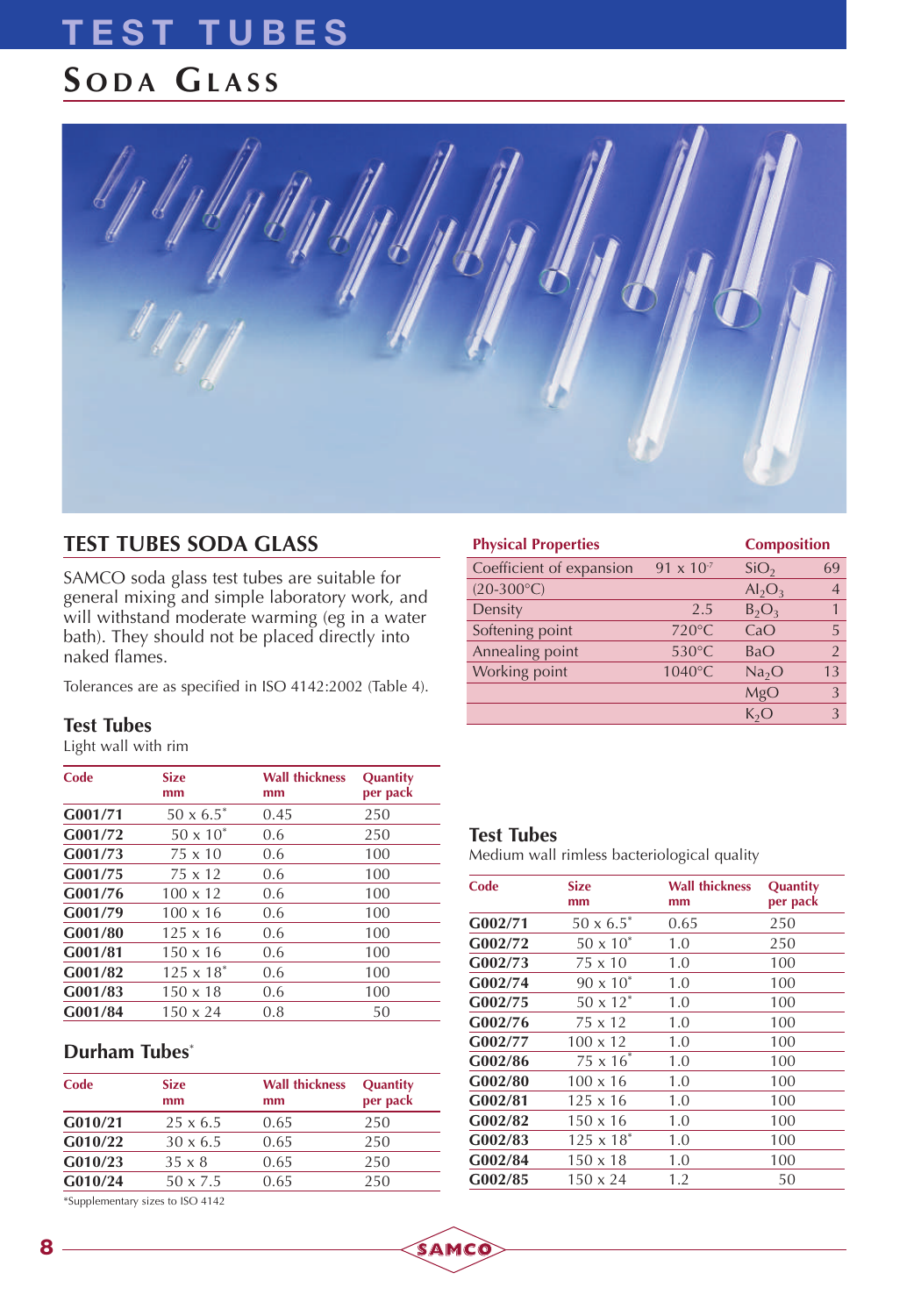# **TEST TUBES NEUTRAL GLASS**



### **TEST TUBES SAMCO '50'**

SAMCO neutral glass test tubes will withstand moderate temperature change, they should not be taken from cold and placed directly into the hottest part of the flame without pre-heating.

#### **Durham Tubes**\*

| Code    | <b>Size</b><br>mm | <b>Wall thickness</b><br>mm | Quantity<br>per pack |
|---------|-------------------|-----------------------------|----------------------|
| G011/21 | $25 \times 6.5$   | 0.65                        | 250                  |
| G011/22 | $30 \times 6.5$   | 0.65                        | 250                  |
| G011/23 | $35 \times 7.5$   | 0.65                        | 250                  |
| G011/24 | 50 x 7.5          | 0.65                        | 250                  |

#### **Test Tubes**\*

Light wall with rim

| Code    | <b>Size</b><br>mm | <b>Wall thickness</b><br>mm | Quantity<br>per pack |
|---------|-------------------|-----------------------------|----------------------|
| G020/31 | $75 \times 10$    | 0.8                         | 100                  |
| G020/32 | $75 \times 12$    | 0.8                         | 100                  |
| G020/33 | $100 \times 12$   | 0.8                         | 100                  |
| G020/34 | $100 \times 16$   | 0.8                         | 100                  |
| G020/35 | $125 \times 16$   | 0.8                         | 100                  |
| G020/36 | $150 \times 16$   | 0.8                         | 100                  |
| G020/37 | $150 \times 18$   | 0.8                         | 100                  |
| G020/38 | $150 \times 24$   | 0.8                         | 50                   |
|         |                   |                             |                      |

#### **Test Tubes**\*

Light wall rimless

| Code    | <b>Size</b><br>mm | Wall<br><b>Thickness mm</b> | Quantity<br>per pack |
|---------|-------------------|-----------------------------|----------------------|
| G021/31 | $75 \times 10$    | 0.8                         | 100                  |
| G021/32 | $75 \times 12$    | 0.8                         | 100                  |
| G021/33 | $100 \times 12$   | 0.8                         | 100                  |
| G021/34 | $100 \times 16$   | 0.8                         | 100                  |
| G021/35 | $125 \times 16$   | 0.8                         | 100                  |
| G021/36 | $150 \times 16$   | 0.8                         | 100                  |
| G021/37 | $150 \times 18$   | 0.8                         | 100                  |
| G021/38 | $150 \times 24$   | 0.8                         | 50                   |

\*Supplementary sizes to ISO 4142

They have good chemical resistance and are suitable for use with samples which are susceptible to pH change.

Tolerances are as specified in ISO 4142:2002 (Table 3).

| <b>Physical Properties</b> |                     | <b>Composition</b> |                |
|----------------------------|---------------------|--------------------|----------------|
| Coefficient of expansion   | $54 \times 10^{-7}$ | SiO <sub>2</sub>   | 71             |
| $(0-300^{\circ}C)$         |                     | $Al_2O_3$          | $\overline{7}$ |
| Density                    | 2.37                | $B_2O_3$           | 11             |
| Softening point            | 770°C               | CaO                |                |
| Annealing point            | $560^{\circ}$ C     | BaO                | $\mathfrak{D}$ |
| Working point              | 1160°C              | Na <sub>2</sub> O  |                |
|                            |                     | $K_2O$             |                |

#### **Test Tubes**

Medium wall with rim

| Code    | <b>Size</b><br>mm | <b>Wall thickness</b><br>mm | Quantity<br>per pack |
|---------|-------------------|-----------------------------|----------------------|
| G022/31 | $75 \times 10$    | 1.0                         | 100                  |
| G022/32 | 75 x 12           | 1.0                         | 100                  |
| G022/33 | $100 \times 12$   | 1.0                         | 100                  |
| G022/34 | $100 \times 16$   | 1.2                         | 100                  |
| G022/35 | $125 \times 16$   | 1.2                         | 100                  |
| G022/36 | $150 \times 16$   | 1.2                         | 100                  |
| G022/38 | $150 \times 18$   | 1.2                         | 100                  |
| G022/40 | $150 \times 24$   | 1.2                         | 50                   |

#### **Test Tubes**

SAMCO

Medium wall rimless

| <b>Size</b><br>mm | <b>Wall thickness</b><br>mm | Quantity<br>per pack |
|-------------------|-----------------------------|----------------------|
| $75 \times 10$    | 1.0                         | 100                  |
| 75 x 12           | 1.0                         | 100                  |
| $100 \times 12$   | 1.0                         | 100                  |
| $100 \times 16$   | 1.2                         | 100                  |
| $125 \times 16$   | 1.2                         | 100                  |
| $150 \times 16$   | 1.2                         | 100                  |
| $150 \times 18$   | 1.2                         | 100                  |
| $150 \times 24$   | 1.2                         | 50                   |
|                   |                             |                      |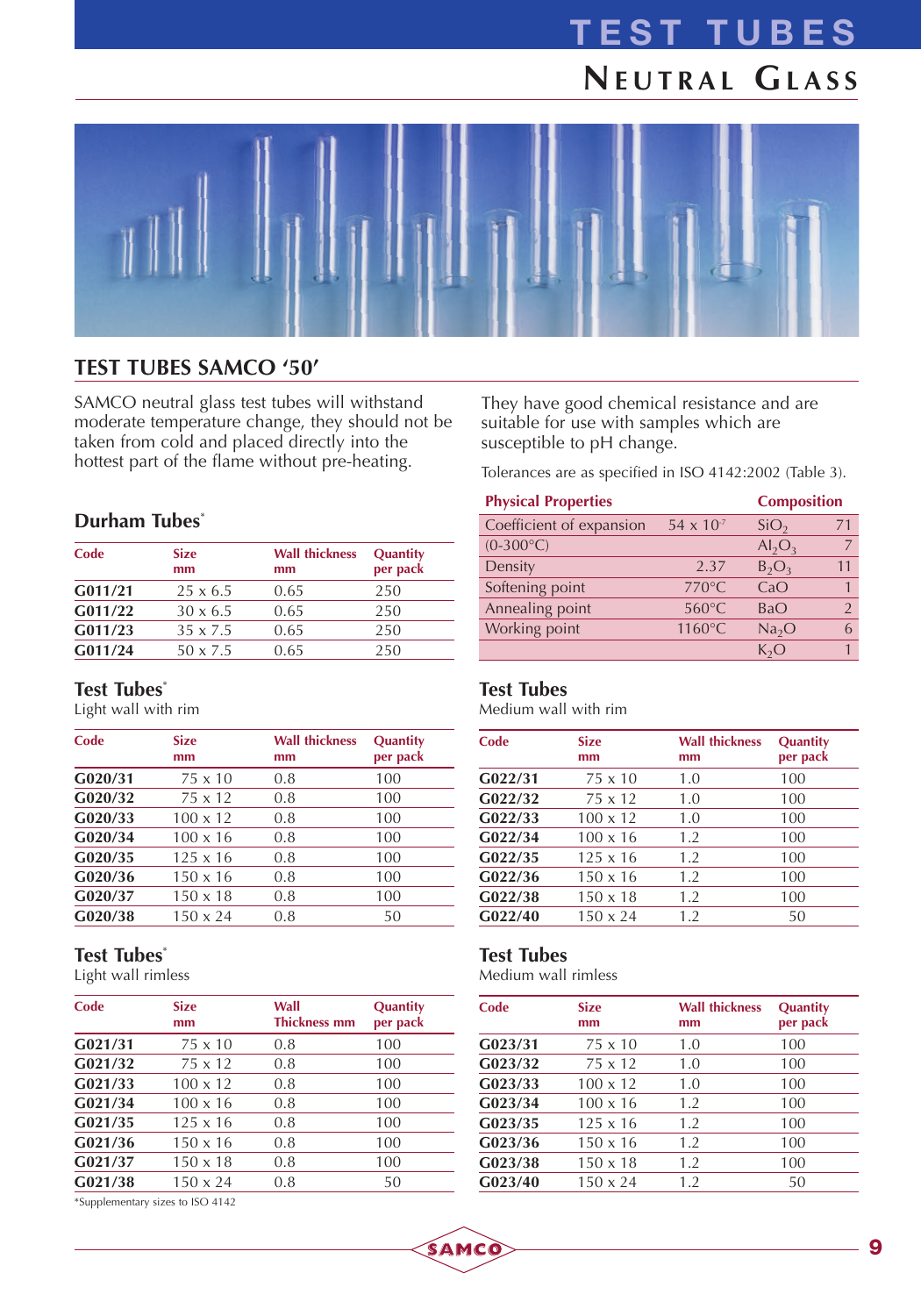# **TEST TUBES**

### **B OROSILICATE GLASS**



### **TEST TUBES SAMCO '33'**

SAMCO borosilicate test tubes are suitable for all usual laboratory applications. They will withstand temperature change up to and including boiling of samples. They are also highly chemically resistant.

Tolerances are as specified in ISO 4142:2002 (Table 2).

#### **Test Tubes**

Medium wall with rim

| Code    | <b>Size</b><br>mm | <b>Wall thickness</b><br>mm | Quantity<br>per pack |
|---------|-------------------|-----------------------------|----------------------|
| G030/01 | $75 \times 10$    | 1.0                         | 100                  |
| G030/02 | $75 \times 12$    | 1.0                         | 100                  |
| G030/03 | $100 \times 12$   | 1.0                         | 100                  |
| G030/04 | $100 \times 16$   | 1.2                         | 100                  |
| G030/05 | $125 \times 16$   | 1.2                         | 100                  |
| G030/06 | $150 \times 16$   | 1.2                         | 100                  |
| G030/08 | $150 \times 18$   | 1.2                         | 100                  |
| G030/09 | $180 \times 18$   | 1.2                         | 50                   |
| G030/10 | $150 \times 24$   | 1.2                         | 50                   |

#### **Test Tubes**

Medium wall rimless

| Code    | <b>Size</b><br>mm | <b>Wall thickness</b><br>mm | Quantity<br>per pack |
|---------|-------------------|-----------------------------|----------------------|
| G031/01 | $75 \times 10$    | 1.0                         | 100                  |
| G031/02 | $75 \times 12$    | 1.0                         | 100                  |
| G031/03 | $100 \times 12$   | 1.0                         | 100                  |
| G031/04 | $100 \times 16$   | 1.2                         | 100                  |
| G031/05 | $125 \times 16$   | 1.2                         | 100                  |
| G031/06 | $150 \times 16$   | 1.2                         | 100                  |
| G031/08 | $150 \times 18$   | 1.2                         | 100                  |
| G031/09 | $180 \times 18$   | 1.2                         | 50                   |
| G031/10 | $150 \times 24$   | 1.2                         | 50                   |

|                     | <b>Composition</b>             |               |
|---------------------|--------------------------------|---------------|
| $33 \times 10^{-7}$ | SiO <sub>2</sub>               | 81            |
|                     | $Al_2O_3$                      | $\mathcal{P}$ |
| 2.23                | $B_2O_3$                       | 13            |
| 825°C               | Na <sub>2</sub> O <sub>1</sub> | 4             |
| 560°C               |                                |               |
| 1260°C              |                                |               |
|                     |                                | $K_2O$        |

#### **Test Tubes**

Heavy wall with rim

| Code    | <b>Size</b><br>mm | <b>Wall thickness</b><br>mm | Quantity<br>per pack |
|---------|-------------------|-----------------------------|----------------------|
| G032/01 | $75 \times 10$    | 1.5                         | 100                  |
| G032/02 | $75 \times 12$    | 1.5                         | 100                  |
| G032/03 | $100 \times 12$   | 1.5                         | 100                  |
| G032/05 | $125 \times 16$   | 1.8                         | 100                  |
| G032/06 | $150 \times 16$   | 1.8                         | 100                  |
| G032/08 | $150 \times 18$   | 1.8                         | 100                  |
| G032/10 | $150 \times 24$   | 1.8                         | 50                   |

#### **Test Tubes**

SAMCO

Heavy wall rimless

| Code    | <b>Size</b><br>mm | <b>Wall thickness</b><br>mm | Quantity<br>per pack |
|---------|-------------------|-----------------------------|----------------------|
| G033/01 | $75 \times 10$    | 1.5                         | 100                  |
| G033/02 | 75 x 12           | 1.5                         | 100                  |
| G033/03 | $100 \times 12$   | 1.5                         | 100                  |
| G033/05 | $125 \times 16$   | 1.8                         | 100                  |
| G033/06 | $150 \times 16$   | 1.8                         | 100                  |
| G033/08 | $150 \times 18$   | 1.8                         | 100                  |
| G033/10 | $150 \times 24$   | 1.8                         | 50                   |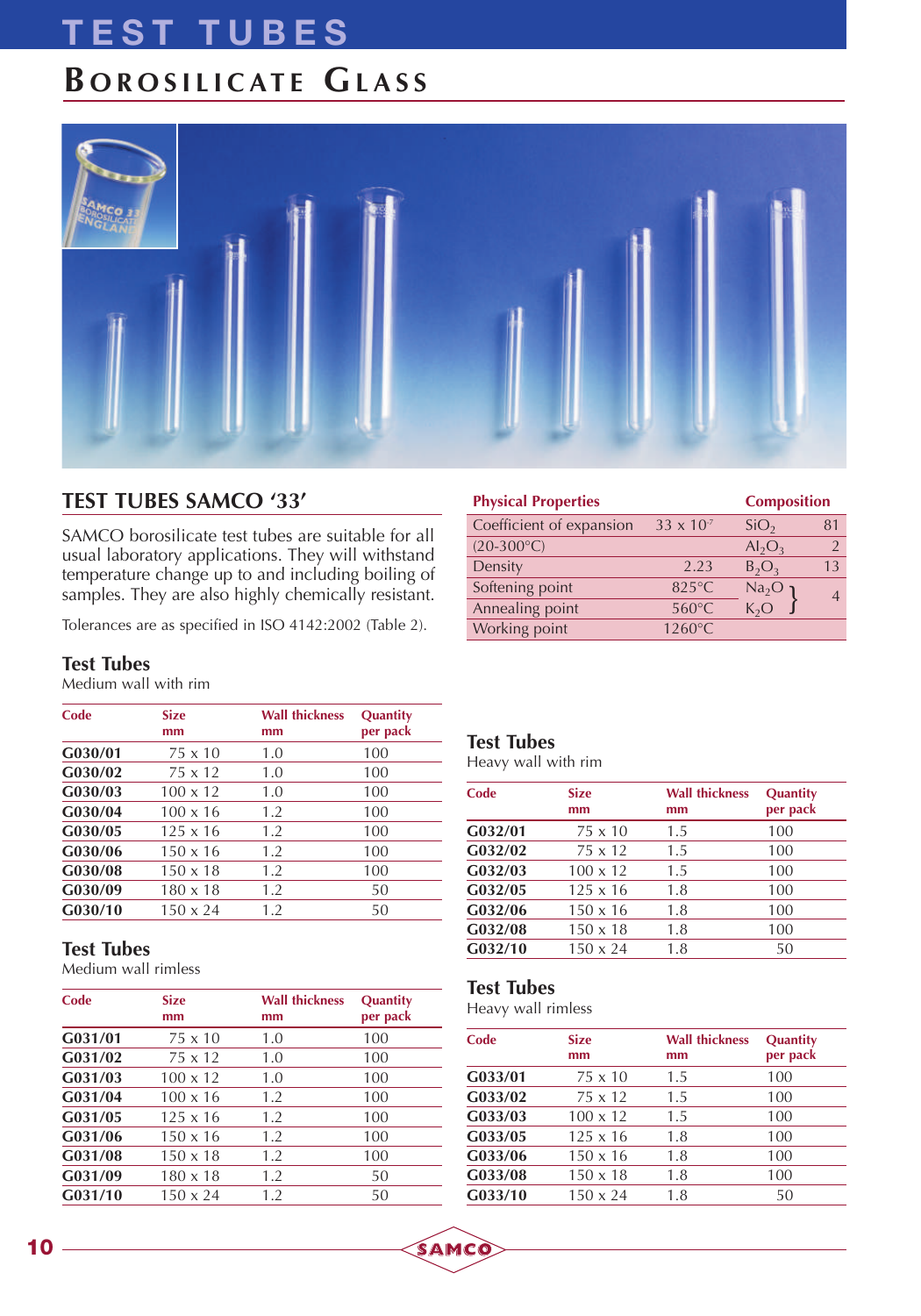# **TEST TUBES S PECIMEN T UBES S ODA GLASS**

#### **Specimen Tubes**

Flat bottom without closure

| Code    | Size           | <b>Wall thickness</b> | <b>Quantity</b> |
|---------|----------------|-----------------------|-----------------|
|         | mm             | mm                    | per pack        |
| G040/43 | $22 \times 10$ | 0.6                   | 250             |

#### **Specimen Tubes**

Flat bottom supplied with polythene stoppers

| <b>Size</b><br>mm | <b>Wall thickness</b><br>mm | Quantity<br>per pack |
|-------------------|-----------------------------|----------------------|
| $38 \times 10$    | 0.6                         | 250                  |
| $50 \times 10$    | 0.6                         | 250                  |
| 38 x 12           | 0.85                        | 100                  |
| $50 \times 12$    | 0.85                        | 100                  |
| 75 x 12           | 0.85                        | 100                  |
| $100 \times 12$   | 0.85                        | 100                  |
| $50 \times 16$    | 0.85                        | 100                  |
| 75 x 16           | 0.85                        | 100                  |
| $50 \times 19$    | 0.85                        | 100                  |
| 75 x 19           | 0.85                        | 100                  |
| $50 \times 25$    | 0.85                        | 100                  |
| 75 x 25           | 0.85                        | 100                  |
| $100 \times 25$   | 0.85                        | 100                  |
| $150 \times 25$   | 0.85                        | 100                  |
|                   |                             |                      |

### **Spare Polythene Stoppers**

| Code    | <b>Size</b><br>mm | <b>Wall thickness</b><br>mm | <b>Quantity</b><br>per pack |
|---------|-------------------|-----------------------------|-----------------------------|
| G051/00 | 10                |                             | 1000                        |
| G051/01 | 12                |                             | 1000                        |
| G051/02 | 16                |                             | 1000                        |
| G051/03 | 19                |                             | 1000                        |
| G051/04 | 25                |                             | 1000                        |



## **A GGLUTINATION T UBES**

#### **Dreyers Agglutination Tubes**

Soda glass with funnel top

| Code    | <b>Size</b> | <b>Wall thickness</b> | <b>Quantity</b> |
|---------|-------------|-----------------------|-----------------|
|         | mm          | mm                    | per pack        |
| G114/21 | 60 x 7      | 07                    | 100             |

#### **Dreyers Agglutination Tubes**

Neutral resistance glass with funnel top

| Code    | <b>Size</b><br>mm | <b>Wall thickness</b><br>mm | Quantity<br>per pack |  |
|---------|-------------------|-----------------------------|----------------------|--|
| G115/21 | $60 \times 7$     | 07                          | 100                  |  |

SAMCO

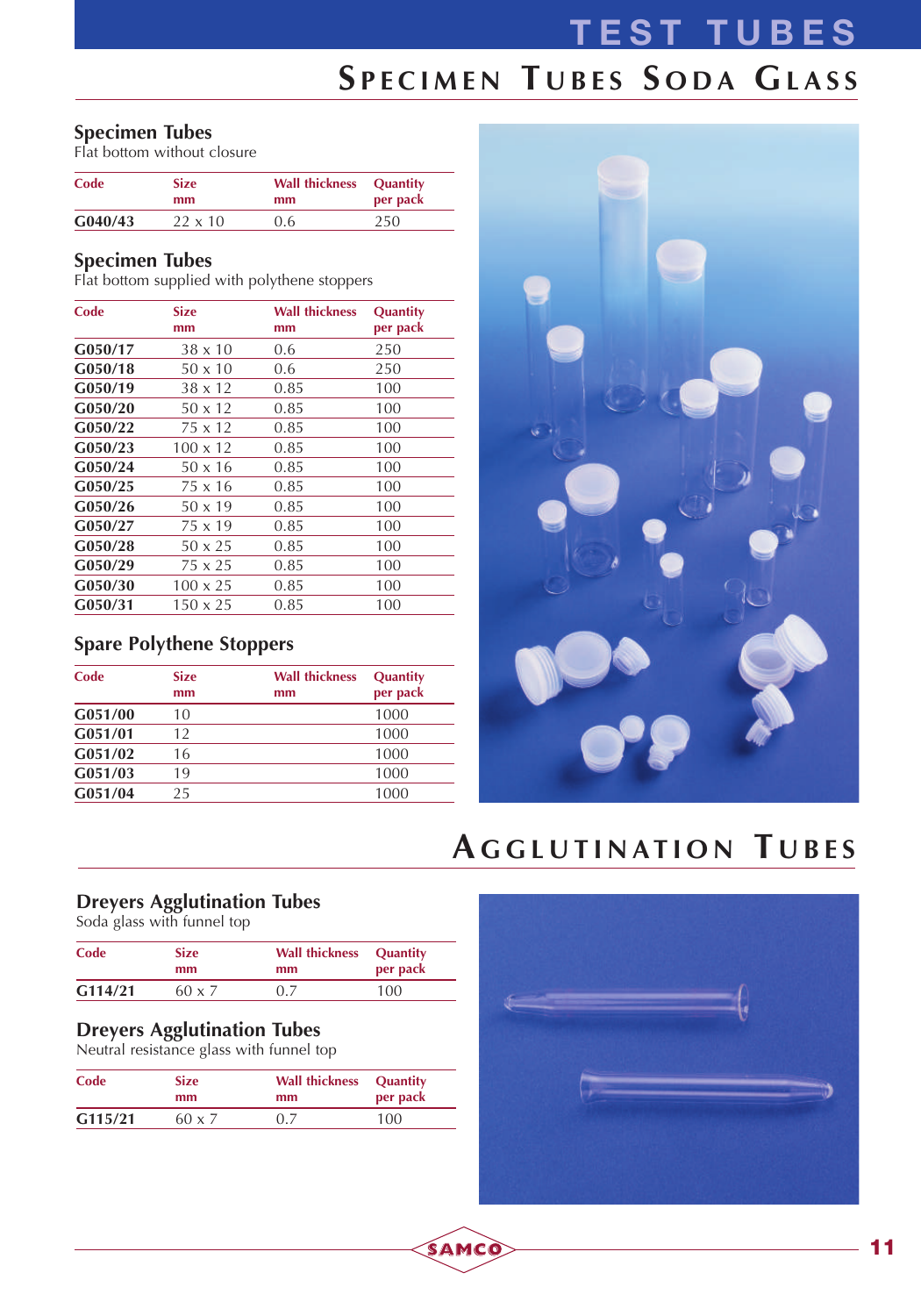## **TEST TUBES / AMPOULES**

### **CAPILLARY T UBES**

### **Capillary Tubes**

Soda glass For melting point determinations. Outside diameter 1.8/2.0mm, wall thickness 0.28/0.32mm. Packed in tubular cartons of 100

| Code    | Length<br>mm         |  |
|---------|----------------------|--|
| G119/01 | 75                   |  |
| G119/02 | 100                  |  |
| G119/31 | 100 Sealed one end   |  |
| G119/32 | 100 Sealed both ends |  |



### **CENTRIFUGE T UBES**

#### **Centrifuge Tube**

Soda glass

- Capacity 15ml
- Max. RCF x g: 1300

| Code | <b>Size</b><br>mm  | Wall thickness<br>mm | Quantity<br>per pack | Type                           |
|------|--------------------|----------------------|----------------------|--------------------------------|
|      | $G131/01$ 112 x 17 | 1.0                  | 100                  | Conical with rim               |
|      | $G131/71$ 112 x 17 | 1.0                  | 100                  | Conical rimless                |
|      | $G132/01$ 112 x 17 | 1.0                  | 100                  | Conical, graduated<br>with rim |
|      | $G138/01$ 110 x 17 | 1.0                  | 100                  | Cylindrical with rim           |



### **F REEZE DRYING A MPOULES**

SAMCO

#### **Freeze Drying Ampoules**

Neutral glass

| Code                | Capacity<br>ml | <b>Size</b><br>mm | Quantity<br>per pack |
|---------------------|----------------|-------------------|----------------------|
| G <sub>225/01</sub> | 0.5            | $100 \times 7$    | 625                  |
| G <sub>225/02</sub> | 2.5            | $154 \times 15$   | 250                  |